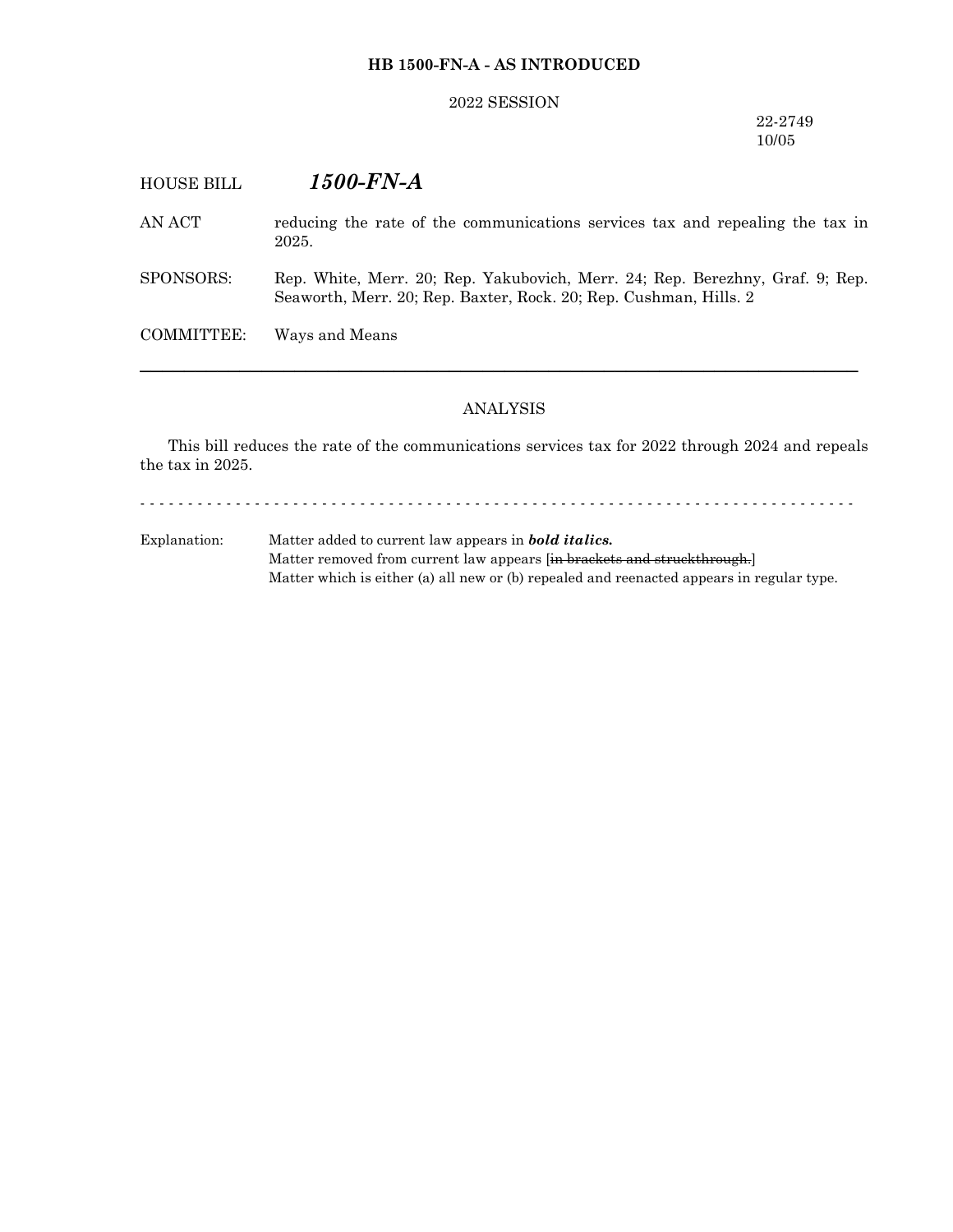#### **HB 1500-FN-A - AS INTRODUCED**

## STATE OF NEW HAMPSHIRE

#### *In the Year of Our Lord Two Thousand Twenty Two*

AN ACT reducing the rate of the communications services tax and repealing the tax in 2025.

*Be it Enacted by the Senate and House of Representatives in General Court convened:*

1 Communications Services Tax; Intrastate Rate. Amend RSA 82-A:3 to read as follows: 1

82-A:3 Imposition of Tax; Intrastate Communications Services. A tax is imposed upon intrastate communications services furnished to a person in this state and purchased at retail from a retailer by such person, at the rate of [7 percent] *6 percent for 2022, 4 percent for 2023, and 2 percent for 2024* of the gross charge therefor. However, such tax is not imposed on any communications services to the extent a tax on such services may not, under the Constitution and statutes of the United States, be made the subject of taxation by the state. 2 3 4 5 6 7

8

2 Communications Services Tax; Interstate Rate. Amend RSA 82-A:4 to read as follows:

82-A:4 Imposition of Tax; Interstate Communications Services. Except as provided in RSA 82- A:4-b, RSA 82-A:4-d, and RSA 82-A:4-e, a tax is imposed upon interstate communications services and private communications services furnished to a person in this state and purchased at retail from a retailer by such person, at the rate of [7 percent] *6 percent for 2022, 4 percent for 2023, and 2 percent for 2024* of the gross charge when such service purchased on a call-by call basis originates in this state and terminates outside this state or originates outside this state and terminates in this state and the service address is in this state, or when such service purchased on a basis other than a call-by-call basis is provided to a person with a place of primary use in this state or when such private communications services are apportioned to this state in accordance with RSA 82-A:4-c. Provided however, a tax is imposed upon interstate paid calling service furnished to a person in this state and purchased at retail from a retailer by such person, at the rate of [7 percent] *6 percent for 2022, 4 percent for 2023, and 2 percent for 2024* of the gross charge when the origination point of the communications signal (as first identified by either (a) the seller's telecommunications system, or (b) information received by the seller from its service provider, where the system used to transport such signals is not that of the seller) is in this state. To prevent actual multi-state taxation of communications services that are subject to taxation under this section, any taxpayer, upon proof that the taxpayer has paid a tax in another state on such services, shall be allowed a credit against the tax imposed in this section to the extent of the amount of such tax properly due and paid in such other state. However, such tax is not imposed on communications services to the extent such services may not, under the Constitution and statutes of the United States, be made the subject of taxation by the state. 9 10 11 12 13 14 15 16 17 18 19 20 21 22 23 24 25 26 27 28 29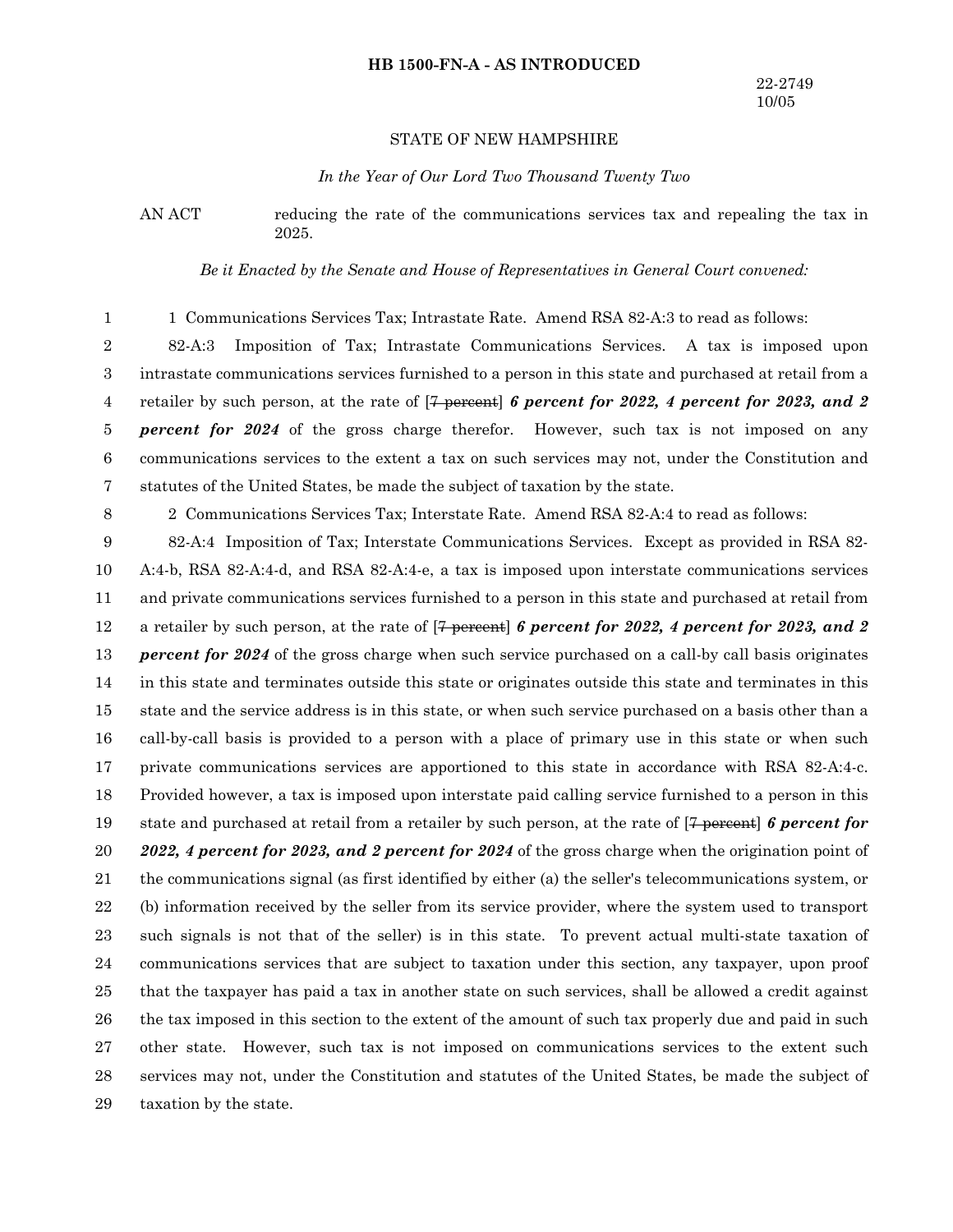## **HB 1500-FN-A - AS INTRODUCED - Page 2 -**

3 Repeal; Communications Services Tax; 2025. RSA 82-A relative to the communications

services tax is repealed. 4 Reference Deleted; 2025; Understatement of Tax. Amend RSA 21-J:33-a, I to read as follows: I. If there is a substantial understatement of tax imposed under RSA 77, RSA 77-A, RSA 77- E, RSA 78-A, RSA 78-C,  $[RSA 82-A<sub>7</sub>]$  RSA 83-C, or RSA 84-A for any taxable period, there shall be added to the tax an amount equal to 25 percent of the amount of any underpayment attributable to such understatement. 5 Reference Deleted; 2025; Tax Expenditures. Amend RSA 71-C:4, I to read as follows: I. On or before December 15 of every fiscal year the commissioner of the department of revenue administration shall certify in a report to the general court and the governor an analysis of each of the past fiscal year's tax expenditures as identified in RSA 71-C:2, and other credits allowed under RSA 77, RSA 77-A, RSA 77-E, RSA 77-G, RSA 78, RSA 78-A, 78-B, [RSA 82-A,] RSA 84-A, RSA 84-C, and RSA 400-A. 6 Reference Deleted; 2025; Property Taxation. Amend RSA 72:12 to read as follows: 72:12 Public Utilities. All real estate of railroads and other public utility corporations and companies which is not taxed under RSA  $82$  [and  $82-A$ ] shall be appraised and taxed by the authorities of the town in which it is situated. 7 References Deleted; 2025; E911 System. Amend RSA 106-H:9, III to read as follows: III.(a) Notwithstanding any other provision of law, [and except as otherwise provided in RSA 82-A,] the records and files of the department, related to this section, are confidential and privileged. Neither the department, nor any employee of the department, nor any other person charged with the custody of such records or files, nor any vendor or any of its employees to whom such information becomes available in the performance of any contractual services for the department shall disclose any information obtained from the department's records, files, or returns or from any examination, investigation, or hearing, nor may any such employee or person be required to produce any such information for the inspection of any person or for the use in any action or proceeding except as provided in this paragraph. (b) The following exceptions shall apply to this paragraph: (1) Delivery to the surcharge collector or its representative of a copy of any return or other papers filed by the surcharge collector. (2) Disclosure of department records, files, returns, or information in a New Hampshire state judicial or administrative proceeding pertaining to administration of the surcharge where the information is directly related to an issue in the proceeding regarding the surcharge under this section, or the surcharge collector whom the information concerns is a party to such proceeding, or the information concerns a transactional relationship between a person who is a party to the proceeding and the taxpayer. 2 3 4 5 6 7 8 9 10 11 12 13 14 15 16 17 18 19 20 21 22 23 24 25 26 27 28 29 30 31 32 33 34 35 36

1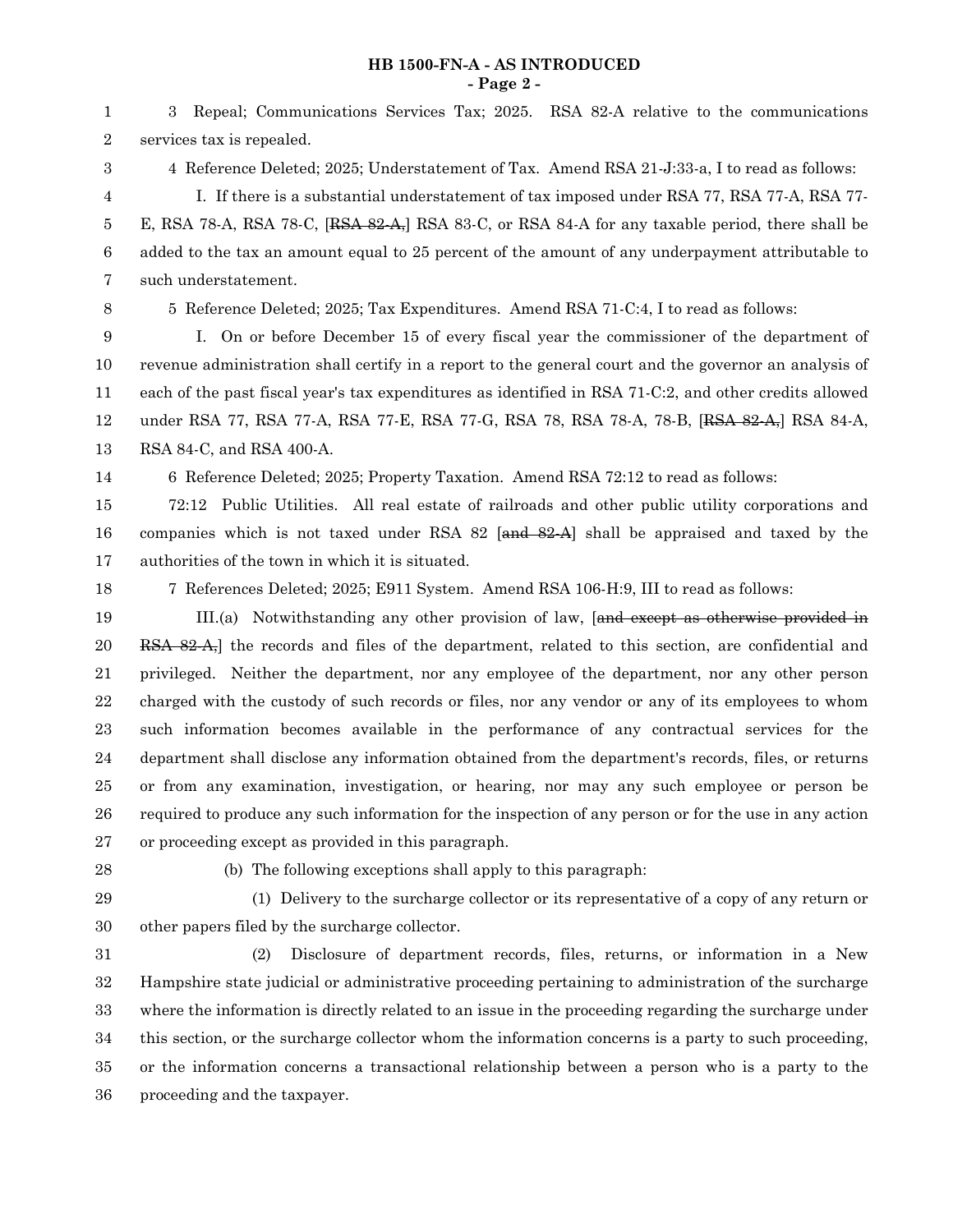## **HB 1500-FN-A - AS INTRODUCED - Page 3 -**

(3) Disclosure to the department of revenue administration of records, files, and information required by the department of revenue administration to [administer the communications services tax pursuant to RSA 82-A and to] assist the bureau in its administration of RSA 106-H:9. 1 2 3 4

5 6

(4) Disclosure of department records, files, and information to the legislative budget assistant, when requested by the legislative budget assistant pursuant to RSA 14:31, IV

8 State of Emergency Waivers for Businesses; 2025. RSA 319-D:1, I is repealed and reenacted to read as follows: 7 8

I. "Communications services" means services for transmitting, emitting, or receiving signs, signals, writing, images, sounds or intelligence of any nature by any electromagnetic system capable of 2-way communication and includes, without limitation, messages or information transmitted through use of local, toll and wide area telephone service; private line services and networks, whether leased, rented or owned; channel services; telegraph services; teletypewriter services; cable television; computer exchange services; mobile telecommunications services; prepaid wireless telecommunications services; VoIP; facsimile services; specialized mobile radio; stationary 2-way radio; paging services; or any other form, whether stationary, portable or mobile, of 2-way communications; or any other transmission of messages or information by electronic or similar means, between or among points by wire, cable, fiber-optics, laser, microwave, radio, satellite or similar facilities. "Communications services" shall not include: 9 10 11 12 13 14 15 16 17 18 19

(a) Value added services in which computer processing applications are used to act on the form, content, code and protocol of the information for purposes other than transmission; 20 21

(b) Purchases of communications services by a communications services provider for use as a component part of the service provided by him to the ultimate retail consumer who originates or terminates the taxable end-to-end communications, including carrier access charges, right of access charges, charges for use of inter-company facilities, and all communications services resold in the subsequent provision of, used as a component of, or integrated into end-to-end communications services; 22 23 24 25 26 27

(c) The one-way transmission of radio or television programming, by cable, broadcast, satellite, microwave or similar facility, which is made available generally to any person able to receive such transmission, together with the interaction, if any, of such person required for the selection of such programming other than by use of the same facility by which such transmission was received; or 28 29 30 31 32

33

35

- (d) Internet access.
- 9 Effective Date. 34
	- I. Sections 3-8 of this act shall take effect January 1, 2025.
- II. The remainder of this act shall take effect July 1, 2022. 36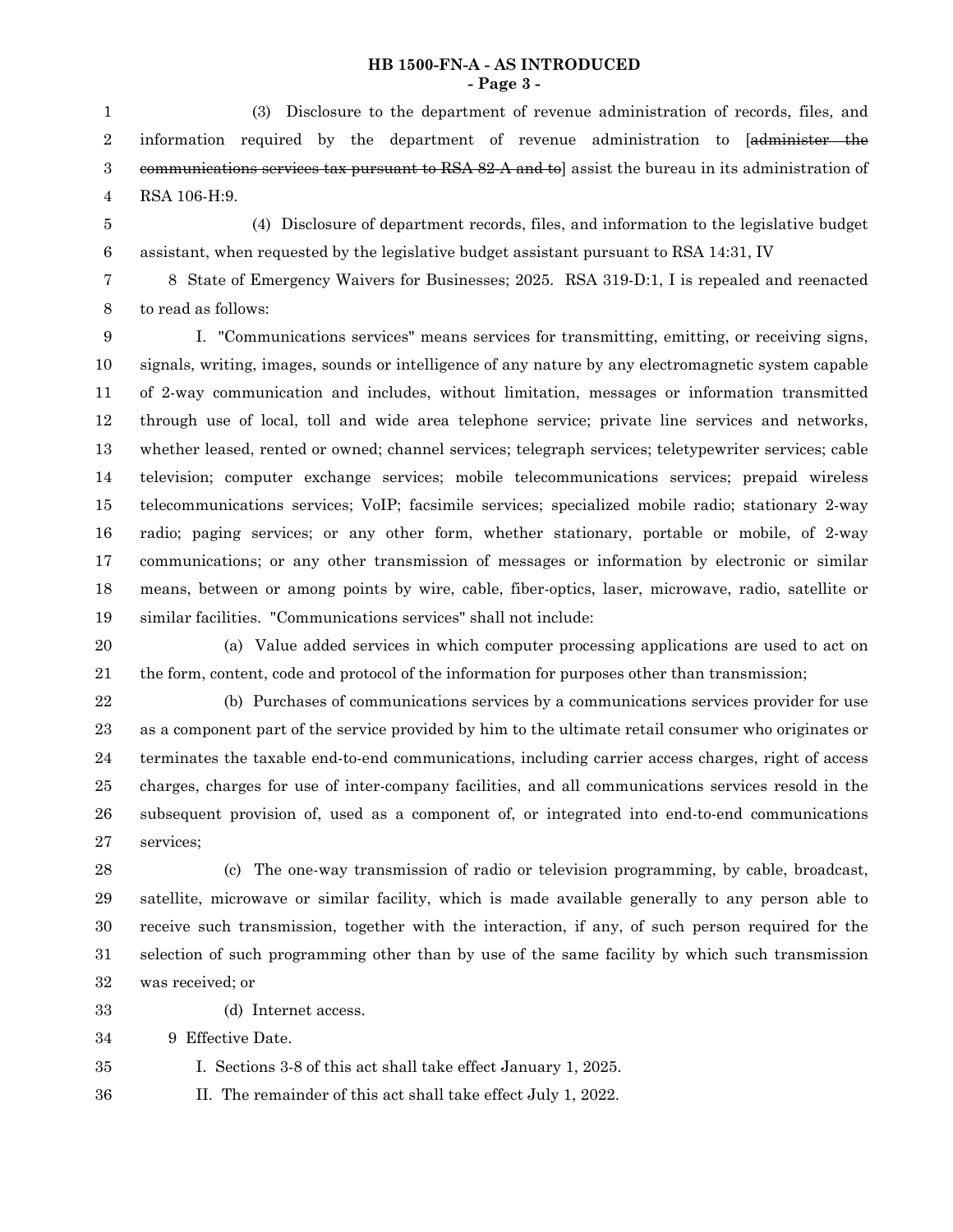LBA 22-2749 11/23/21

## **HB 1500-FN-A- FISCAL NOTE AS INTRODUCED**

AN ACT reducing the rate of the communications services tax and repealing the tax in 2025.

**FISCAL IMPACT: [ X ] State [ ] County [ ] Local [ ] None**

|                        | <b>Estimated Increase / (Decrease)</b> |                            |                            |                            |  |
|------------------------|----------------------------------------|----------------------------|----------------------------|----------------------------|--|
| <b>STATE:</b>          | FY 2022                                | FY 2023                    | FY 2024                    | <b>FY 2025</b>             |  |
| Appropriation          | \$0                                    | \$0                        | \$0                        | \$0                        |  |
| Revenue                | \$0                                    | Indeterminable<br>Decrease | Indeterminable<br>Decrease | Indeterminable<br>Decrease |  |
| <b>Expenditures</b>    | \$0                                    | \$0                        | \$0                        | \$0                        |  |
| <b>Funding Source:</b> | [ X ] General                          | Education                  | Highway                    | <b>Other</b>               |  |

### **METHODOLOGY:**

This bill would phase out the Communications Services Tax (CST) by decreasing the rate to 6 percent for 2022, 4 percent for 2023, and 2 percent for 2024 and repealed effective January 1, 2025. The Department of Revenue Administration states it is unclear when the proposed rate reductions are intended to apply. For purposes of the fiscal note, the Department has assumed the rate reductions would be applied to FY 2023, FY 2024 and FY 2025 and the repeal would be effective July 1, 2025.

The exact fiscal impact of this bill cannot be determined, however the Department is able to provide an estimate of the CST tax rate reduction from 7.0% to 0.0% using the FY 2021 cash basis collection of CST of \$39.6 million and adjusting the tax rate from 7.0 % to the rate proposed for each fiscal year. Based on the following assumptions and information, the Department is able to provide an estimated fiscal impact for this bill as contained in the table below.